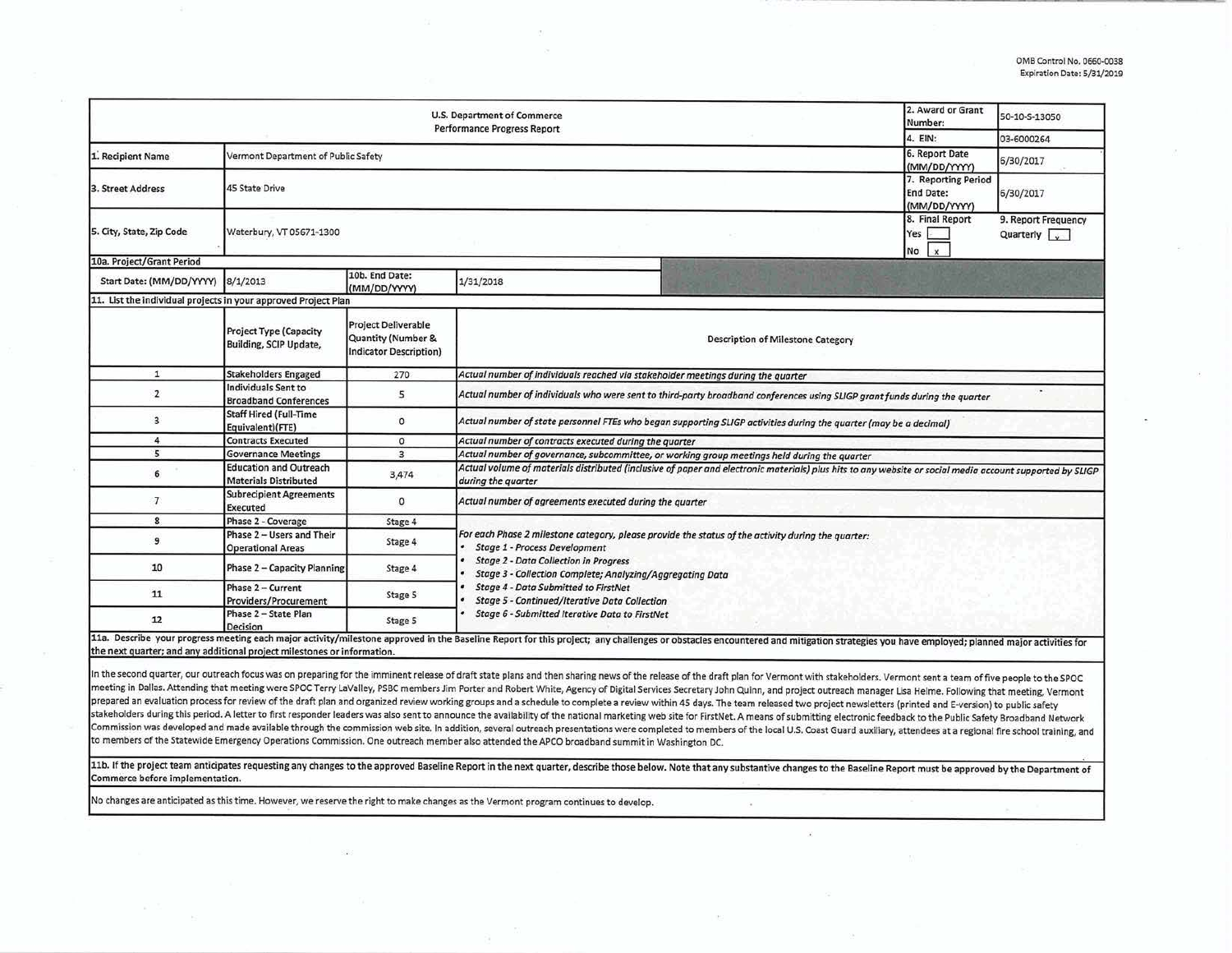i,

 $\overline{A}$  )

S.

78

| 11c. Provide any other information that would be useful to NTIA as it assesses this project's progress.                                                    |                                     |  |                                                                                                                                                                               |                      |                               |                   |                 |                                         |                                                |
|------------------------------------------------------------------------------------------------------------------------------------------------------------|-------------------------------------|--|-------------------------------------------------------------------------------------------------------------------------------------------------------------------------------|----------------------|-------------------------------|-------------------|-----------------|-----------------------------------------|------------------------------------------------|
| None at this time.                                                                                                                                         |                                     |  |                                                                                                                                                                               |                      |                               |                   |                 |                                         |                                                |
| 11d. Describe any success stories or best practices you have identified. Please be as specific as possible.                                                |                                     |  |                                                                                                                                                                               |                      |                               |                   |                 |                                         |                                                |
| Nothing additional at this time.                                                                                                                           |                                     |  |                                                                                                                                                                               |                      |                               |                   |                 |                                         |                                                |
| 12. Personnel                                                                                                                                              |                                     |  |                                                                                                                                                                               |                      |                               |                   |                 |                                         |                                                |
| 12a. If the project is not fully staffed, describe how any lack of staffing may impact the project's time line and when the project will be fully staffed. |                                     |  |                                                                                                                                                                               |                      |                               |                   |                 |                                         |                                                |
| N/A                                                                                                                                                        |                                     |  |                                                                                                                                                                               |                      |                               |                   |                 |                                         |                                                |
| Job Title                                                                                                                                                  | FTE%                                |  | 12b. Staffing Table - Please include all staff that have contributed time to the project. Please do not remove individuals from this table.<br>Project (s) Assigned<br>Change |                      |                               |                   |                 |                                         |                                                |
| IT Project Manager IV                                                                                                                                      | $\circ$                             |  | Managing Education and Outreach, Project Managements of SLIGP, and contractor/sub-contractor management<br>in April 2016                                                      |                      |                               |                   |                 |                                         | Permanently Vacant<br>New Position title added |
| FirstNet Outreach Manager                                                                                                                                  | 100                                 |  | Managing Education and Outreach, Project Managements of SLIGP, and contractor/sub-contractor management                                                                       |                      |                               |                   |                 |                                         |                                                |
| Project Manager                                                                                                                                            | $\circ$                             |  | Temporary 100% FTE - Not to exceed 1,280 hours (State Funded Personnel)                                                                                                       |                      |                               |                   |                 |                                         |                                                |
| Project Manager                                                                                                                                            | 0                                   |  | Temporary 100% FTE - Not to exceed 1,280 hours (State Funded Personnel)                                                                                                       |                      |                               |                   |                 |                                         |                                                |
| <b>Project Manager</b>                                                                                                                                     | $\circ$                             |  | Temporary 100% FTE - Not to exceed 1,280 hours (State Funded Personnel)                                                                                                       |                      |                               |                   |                 |                                         |                                                |
| 13. Subcontracts (Vendors and/or Subrecipients)                                                                                                            |                                     |  |                                                                                                                                                                               |                      |                               |                   |                 |                                         |                                                |
| 13a. Subcontracts Table - Include all subcontractors. The totals from this table must equal the "Subcontracts Total" in Question 14f.                      |                                     |  |                                                                                                                                                                               |                      |                               |                   |                 |                                         |                                                |
| Name                                                                                                                                                       | <b>Subcontract Purpose</b>          |  | Type<br>(Vendor/Subrec.)                                                                                                                                                      | RFP/RFQ Issued (Y/N) | Contract<br>Executed<br>(Y/N) | <b>Start Date</b> | <b>End Date</b> | <b>Total Federal Funds</b><br>Allocated | <b>Total Matching Funds</b><br>Allocated       |
| AppGeo                                                                                                                                                     | GIS Services and Technical advising |  | <b>GIS Vendor</b>                                                                                                                                                             | V                    | v                             | 9/1/2015          | 10/30/2015      |                                         | \$25,773.98                                    |
| Televate                                                                                                                                                   | Technical support and advising      |  | <b>Personal Services</b><br>Contract                                                                                                                                          |                      | Y                             | 3/1/2017          | 12/31/2017      | \$90,000.00                             |                                                |
|                                                                                                                                                            |                                     |  |                                                                                                                                                                               |                      |                               |                   |                 |                                         |                                                |
|                                                                                                                                                            |                                     |  |                                                                                                                                                                               |                      |                               |                   |                 |                                         |                                                |
| 13b. Describe any challenges encountered with vendors and/or subrecipients.                                                                                |                                     |  |                                                                                                                                                                               |                      |                               |                   |                 |                                         |                                                |
| N/A                                                                                                                                                        |                                     |  |                                                                                                                                                                               |                      |                               |                   |                 |                                         |                                                |

 $\sim$ 

s

 $\langle \hat{q}^{\dagger} \rangle$ 

 $\overline{\omega}$ 

 $\sim$ 

 $\mathcal{C}$ 

 $\geq$ 

œ

-39